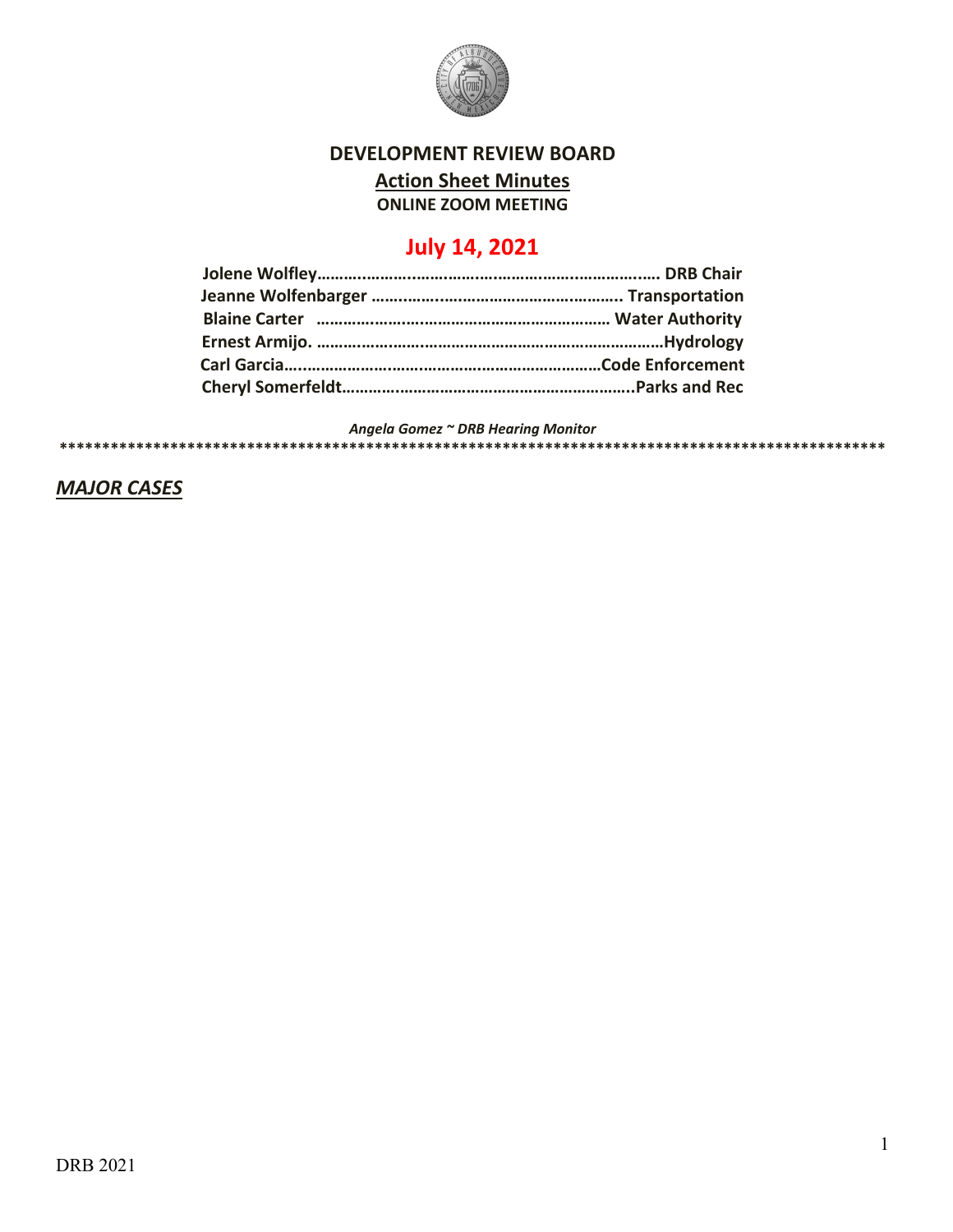#### **1. [PR-2018-001991](http://data.cabq.gov/government/planning/DRB/PR-2019-001991/DRB%20Submittals/PR-2018-001991_July_14_2021%20(Valle%20Prado,%20unit%204)/Application/PR-2018-001991_Valle%20Prado%205_DRB%20Application.pdf)**

**SD-2021-00118 – PRELIMINARY PLAT SD-2021-00119 – FINAL PLAT VA-2021-00235 – TEMPORARY DEFERRAL OF SIDEWALK** 

**CONSENSUS PLANNING - MICHAEL VOS** agent for **PV VALLE PRADO, LLC – KEVIN WECHTER** requests the aforementioned action(s) for all or a portion of **TRACT G, VALLE PRADO UNIT 4,** zoned R-1-B, located on **WOODMONT AVE NW between RAINBOW BLVD NW and PASEO DEL NORTE BLVD NW** containing approximately 15.52 acre(s). (C-9)

**PROPERTY OWNERS**: VALLE PRADO, LLC **REQUEST**: PRELIMINARY PLAT, TEMPORARY DEFFERAL OF SIDEWALK AND FINAL PLAT FOR VALLE PRADO UNIT 4 and 5

**IN THE MATTER OF THE AFOREMENTIONED APPLICATIONS, BEING IN COMPLIANCE WITH ALL APPLICABLE REQUIREMENTS OF THE DPM AND THE IDO, WITH THE SIGNING OF THE INFRASTRUCTURE LIST ON JULY 14, 2021, AND WITH THE APPROVED ADMINISTRATIVE WAIVERS FOR SIDEWALK AND RIGHT-OF-WAY WIDTHS, THE DRB HAS** *APPROVED* **PRELIMINARY PLAT, THE FINAL PLAT AND THE TEMPORARY DEFERRAL OF SIDEWALK WITH DELEGATION TO PARKS AND RECREATION TO ADD A FINDING TO THE NOTICE OF DECISION REGARDING THE REQUIREMENT THAT A FUTURE TRAIL BE CONSTRUCTION THROUGH TRACT 0S-2 ALONG THE SOUTHERN LENGTH OF TRACT 4, PURSUANT TO THE MTP2040 BIKEWAYS AND TRAILS FACILITIES PLAN AND TO PLANNING FOR THE AGIS DXF FILE, THE RECORDED INFRASTRUCTURE IMPROVEMENTS AGREEMENT, A NOTE ON THE PLAT REGARDIG THE ADMINISTRATIVE WAIVERS, AND FOR A REVIEW OF LOTS 15 AND 16 AND TRACT "F" TO DETERMINE IF A RECONFIGURATION WOULD IMPROVE PROTECTION OF THE ROCK OUT-CROPPING.**

### **2. [PR-2020-004138](http://data.cabq.gov/government/planning/DRB/PR-2020-004138/DRB%20Submittals/) SI-2021-00574- SITE PLAN DRB**

**JEEBS AND ZUZU LLC** agent for **MESA APARTMENTS LLC** requests the aforementioned action(s) for all or a portion of: **TRACT A-4**, **MESA DEL SOL INNOVATION PARK** zoned PC, located on **UNIVERSITY BLVD and BOBBY FOSTER RD SE** containing approximately 14.45 acre(s). (R-15 & R-16) *[Deferred from 5/19/21, 5/26/21, 6/23/21]*

**PROPERTY OWNERS**: MESA APARTMENTS LLC/MDS INVESTMENTS LLC **REQUEST**: SITE PLAN DRB FOR 318 UNIT MULTI-FAMILY COMPLEX

**DEFERRED TO JULY 28, 2021.**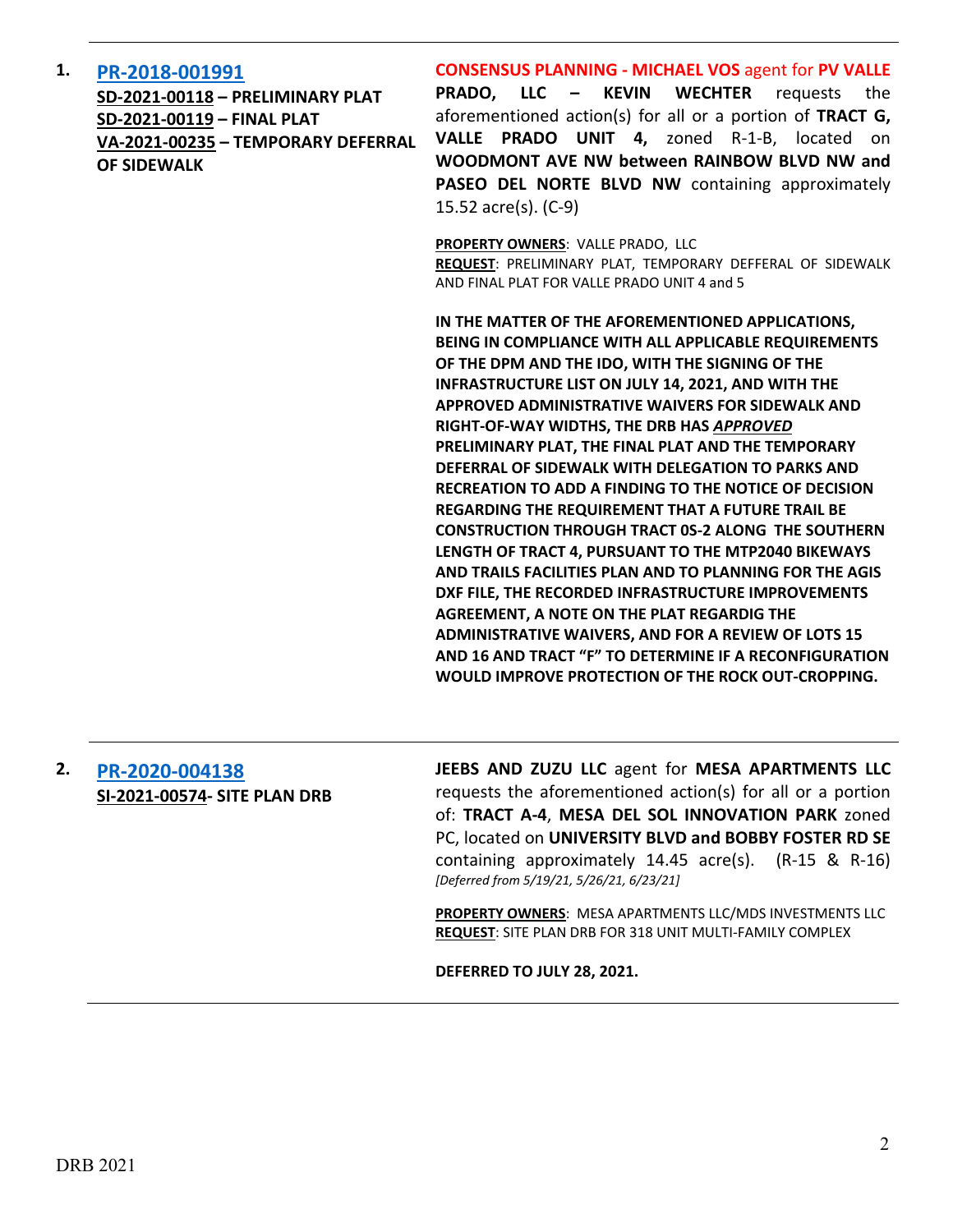#### **3. [PR-2021-005411](http://data.cabq.gov/government/planning/DRB/PR-2021-005411/DRB%20Submittals/)**

**SI-2021-00760 – SITE PLAN SD-2021-00100 – PRELIMINARY PLAT SD-2021-00101 – VACATION OF PRIVATE EASEMENT-PNM SD-2021-00102 - VACATION OF PRIVATE EASEMENT-TEMP CONSTRUCTION SD-2021-00103 - VACATION OF PRIVATE EASEMENT-NMDOT**

**TIERRA WEST, LLC** agent for **ALBUQUERQUE ANUSA, LLC – CHARLES W SABADASH III** requests the aforementioned action(s) for all or a portion of: zoned NR-LM, located at **9100 PAN AMERICAN between ALAMEDA PL NE and GLENDALE** containing approximately 5.2896 acre(s). (B-18) *[Deferred from 6/16/21, 6/30/21]*

**PROPERTY OWNERS**: ALBUQUERQUE ANUSA, LLC**,** MELLOY BROTHERS MOTOR LTD CO

**REQUEST**: SITE PLAN FOR LIGHT VEHICLE SALES AND RENTAL, MAJOR PRELIMINARY PLAT, PRIVATE EASEMENT VACATIONS

**DEFERRED TO JULY 21ST, 2021.**

# **4. [PR-2018-001579](http://data.cabq.gov/government/planning/DRB/PR-2018-001579/DRB%20Submittals/PR-2018-001579_Mar_31_2021%20(SITE%20P.,%20SITE%20P.%20AMEND.,%20SKETCH%20PLAT%20%7bPark%7d)/) SI-2021-00304 – SITE PLAN SI-2021-00305 – SITE PLAN AMENDMENT**

**MODULUS ARCHITECTS INC. C/O ANGELA WILLIAMSON**  agent for **WINROCK PARTNERS LLC** requests the aforementioned action(s) for all or a portion of: **PARCEL Z FINAL PLAT PARCEL Z AND TRACTS A, D, E, F-1, G & H,**  zoned MX-H, located at **2100 LOUISIANA BLVD NW between INDIAN SCHOOL and I-40** containing approximately 28.8654 acre(s). (J-19)*[Deferred from 3/31/21, 4/28/21, 5/26/21, 6/23/21, 6/30/21]*

#### **PROPERTY OWNERS**: WINROCK PARTNERS LLC

**REQUEST**: SITE PLAN FOR NEW PARK CONCEPT TO INCLUDE WATERFEATURES, 2 INTERNAL PAD SITES FOR FUTURE USERS, 2 BUILDINGS ALONG DILLARDS. PARK INCLUDES KIDS PLAYING AREA, PATHS AND BRIDGES

**DEFERRED TO JULY 21ST, 2021.**

**5. [PR-2021-005508](http://data.cabq.gov/government/planning/DRB/PR-2021-005508/DRB%20Submittals/) SI-2021-00809 – SITE PLAN** **GARCIA/KRAEMER & ASSOCIATES** agent for **JP MORGAN CHASE C/O SUNIL DUBEY** requests the aforementioned action(s) for all or a portion of: **TRACT A-1-A-1, THE PLAZA AT PASEO DEL NORTE** zoned **MX-M**, **located at 9261 COORS BLVD between PASEO DEL NORTE NW and IRVING BLVD NW** containing approximately 25.97 acre(s). (C-13) *[Deferred from 6/23/21, 6/30/21]*

**PROPERTY OWNERS**: CPP PASEO I LLC & CPP PASEO II LLC **REQUEST**: CONSTRUCTION OF A 3291 SQUARE FOOT BANK BUILDING WITH DRIVE THRU ON A 1.257 ACRE PAD SITE WITHIN AN EXISTING 25.97 ACRE SHOPPING CENTER SITE

**DEFERRED TO JULY 28TH, 2021.**

#### *MINOR CASES*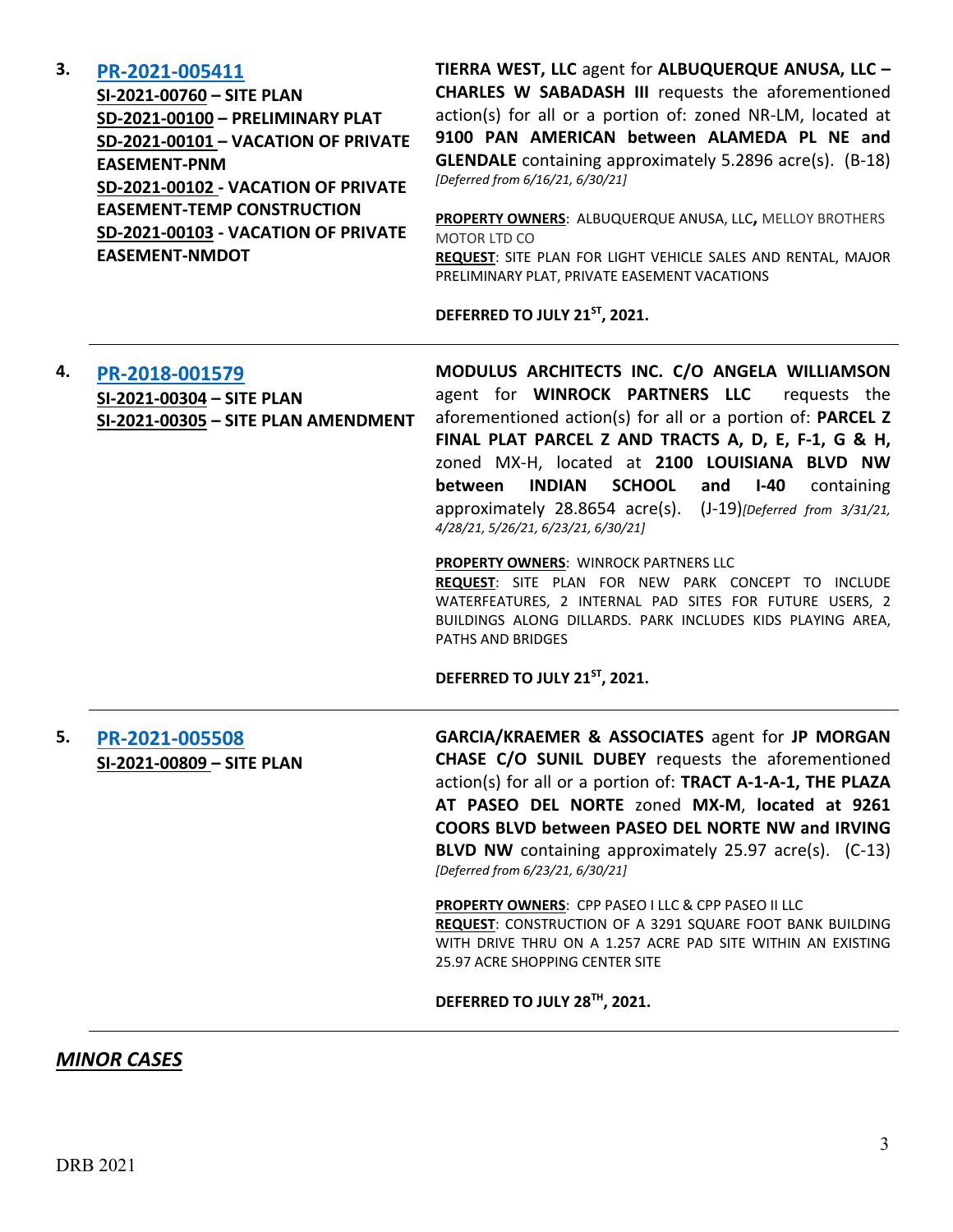| 6. | PR-2020-004645<br>SD-2021-00135 - PRELIMINARY/FINAL<br>PLAT (Sketch Plat 3-3-21)                                                                                                                                     | ARCH + PLAN LAND USE CONSULTANTS agent for<br><b>GOODMAN LAWRENCE RVT</b> requests the aforementioned<br>action(s) for all or a portion of: TRACT A, SNOW VISTA<br>INVESTORS zoned NR-C, located at 1125 SNOW VISTA SW<br>between DEVARGAS RD and BENAVIDES RD containing<br>approximately 10.7788 acre(s). (M-9)<br>PROPERTY OWNERS: LAWRENCE GOODMAN RVT<br><b>REQUEST: SUBDIVIDE ONE LOT INTO 5 LOTS</b><br>DEFERRED TO JULY 21ST, 2021.                                                                                          |
|----|----------------------------------------------------------------------------------------------------------------------------------------------------------------------------------------------------------------------|--------------------------------------------------------------------------------------------------------------------------------------------------------------------------------------------------------------------------------------------------------------------------------------------------------------------------------------------------------------------------------------------------------------------------------------------------------------------------------------------------------------------------------------|
| 7. | PR-2021-005009<br>SD-2021-00091 - PRELIMINARY/FINAL<br><b>PLAT</b>                                                                                                                                                   | WAYJOHN SURVEYING INC. agent(s) for BLAKES LOTA<br><b>BURGER LLC</b> request(s) the aforementioned action(s) for all<br>or a portion of PARCELS 6 THRU 10, ATRISCO BUSINESS<br>PARK zoned MX-M, located at NE Corner of COORS BLVD<br>and FORTUNA ROAD, containing approximately 1.3523<br>$\text{acre}(s)$ . $(J-10)$ [Deferred from 5/19/21]<br><b>PROPERTY OWNERS: BLAKE'S LOTABURGER</b><br>REQUEST: COMBINE 5 LOTS INTO ONE LOT<br>DEFERRED TO AUGUST 4TH, 2021.                                                                |
| 8. | PR-2020-004640<br>(AKA: PR-2020-005571)<br>SD-2021-00113 - PRELIMINARY/FINAL<br><b>PLAT</b><br><b>SD-2021-00114 - VACATION OF PUBLIC</b><br><b>EASEMENT</b><br>SD-2021-00115 - VACATION OF PUBLIC<br><b>EASEMENT</b> | ALLWOODS & MONTGOMERY PLAZA<br>agent(s)<br>for<br>MONTGOMERY PLAZA PARTNERS LLC request(s) the<br>aforementioned action(s) for all or a portion of: A, B, 1-C,<br>ALLWOODS & MONTGOMERY PLAZA zoned MX-M, located<br>at 4595 & 4601 SAN MATEO BLVD NE between<br>MONTGOMERY BLVD NE and SAN MATEO BLVD NE,<br>containing approximately 8.8 acre(s). (F-17)[Deferred from<br>6/16/21, 6/30/21]<br>PROPERTY OWNERS: MONTGOMERY PLAZA PARTNERS, LLC<br>REQUEST: SUBDIVIDE EXISTING 3 TRACTS, VACATE EASEMENTS/GRANT<br><b>EASEMENTS</b> |

**DEFERRED TO JULY 21ST, 2021.**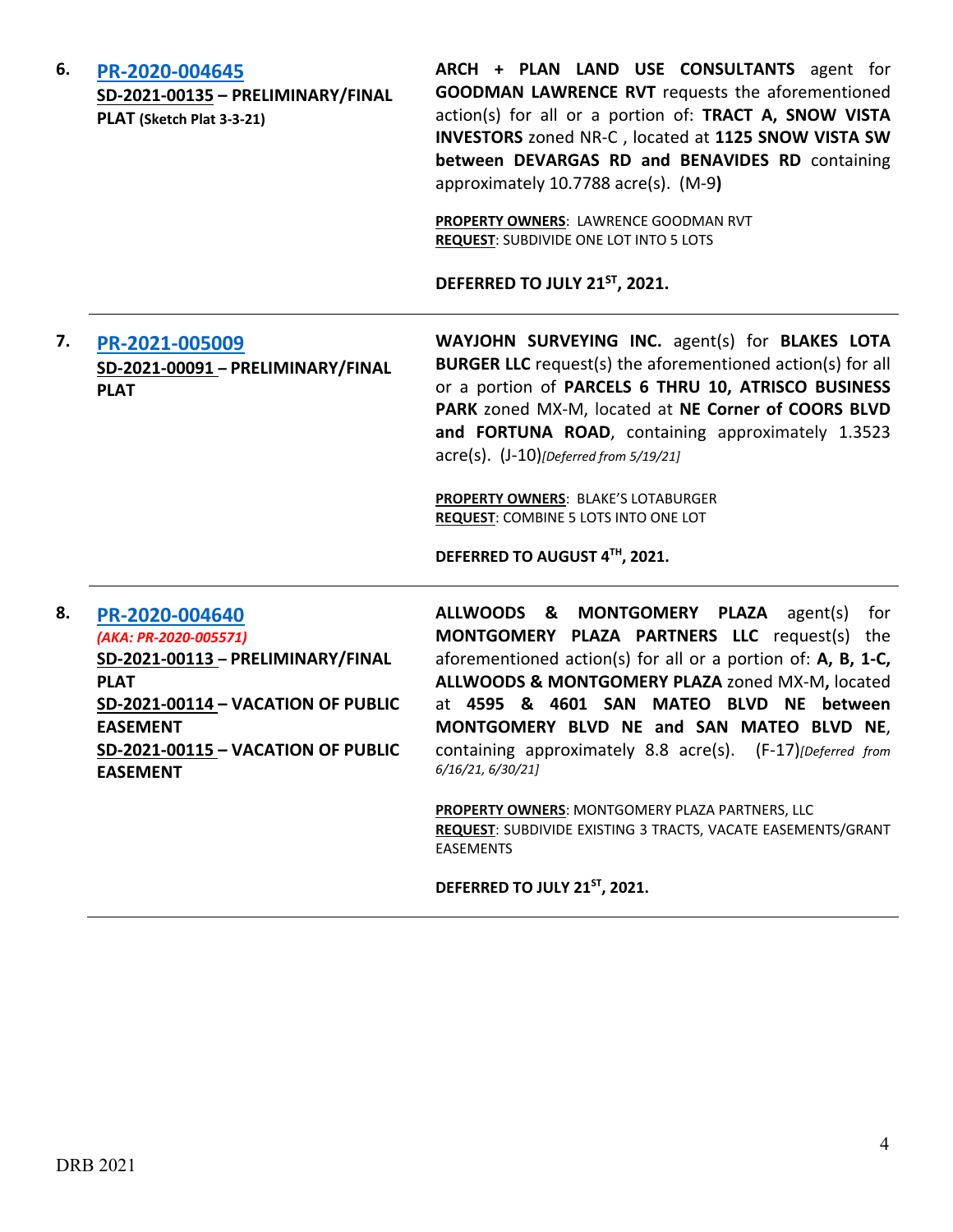| 9.  | PR-2021-005019<br>(AKA: PR-2020-003259)<br><b>SD-2021-00110 - VACATION OF PUBLIC</b><br><b>EASEMENT</b><br>SD-2021-00109 - PRELIMINARY/FINAL<br><b>PLAT</b> | CSI - CARTESIAN SURVEY'S INC. agent for PAY AND SAVE<br>request(s) the aforementioned action(s) for all or a portion<br>of TRACT A-2, TRACT A LOTS 1-5 AND 11-17, LANDS OF<br>M.S.T & T, FURR'S PROPERTIES INC.; RIVERA PLACE, zoned<br>MX-M, located at 4701 4TH ST NW between GRIEGOS RD<br>NW and PALO DURO AVE NW, containing approximately<br>3.3677 acre(s). (F-14)[Deferred from 6/9/21, 6/16/21, 6/30/21]<br>PROPERTY OWNERS: PAY AND SAVE, INC<br>REQUEST: COMBINE 15 EXISTING PARCELS INTO ONE PROPOSED<br>TRACT, VACATE PUBLIC EASEMENT, GRANT PUBLIC EASEMENT<br>DEFERRED TO JULY 21ST, 2021. |
|-----|-------------------------------------------------------------------------------------------------------------------------------------------------------------|-----------------------------------------------------------------------------------------------------------------------------------------------------------------------------------------------------------------------------------------------------------------------------------------------------------------------------------------------------------------------------------------------------------------------------------------------------------------------------------------------------------------------------------------------------------------------------------------------------------|
| 10. | PR-2019-004717<br>(AKA: PR-2019-003222)<br>SD-2021-00116 - PRELIMINARY/FINAL<br><b>PLAT</b>                                                                 | TRB HOLDINGS LLC request(s) the aforementioned action(s)<br>for all or a portion of: LOTS 8-10 AND VACATED PORTION<br>OF CITY RIGHT OF WAY, BLOCK 3, PANORAMA ADDITION<br>zoned MX-M, located at 12701, 12712 & 12714 COPPER<br>AVE NE between CHELWOOD and TRAMWAY, containing<br>approximately 0.302 acre(s). (K-22)[Deferred from 6/23/21,<br>6/30/21<br><b>PROPERTY OWNERS: TRB HOLDINGS LLC</b><br>REQUEST: RE-PLAT OF A CONSOLIDATION OF THREE LOTS WITH THE<br>SAME ZONING, AFTER VACATING A RIGHT OF WAY.<br>DEFERRED TO JULY 21ST, 2021.                                                         |

# *SKETCH PLAT*

**11. [PR-2021-005657](http://data.cabq.gov/government/planning/DRB/PR-2021-005657/DRB%20Submittals/PR-2021-005657_JULY_14_2021%20(Sketch)/Application/Form%20S2%20-%20Laura%20Durr%20(2).pdf) PS-2021-00077 – SKETCH PLAT**

**LAURA DURR** requests the aforementioned action(s) for all or a portion of: **LOTS 608, 612, 616 BLOCK 1 UNITS 7, 8, 9, WINTERWOOD PARK** zoned R-1, located on **608-616 AUTUMNWOOD PL SE** containing approximately 1.54 acre(s). (L-23)

**PROPERTY OWNERS**: LAURA DURR, TIM GRUBBS. LARRY & NANCY **WILDT REQUEST**: 3 LOTS INTO 2 LOTS

**THE SKETCH PLAT WAS REVIEWED AND COMMENTS WERE PROVIDED.**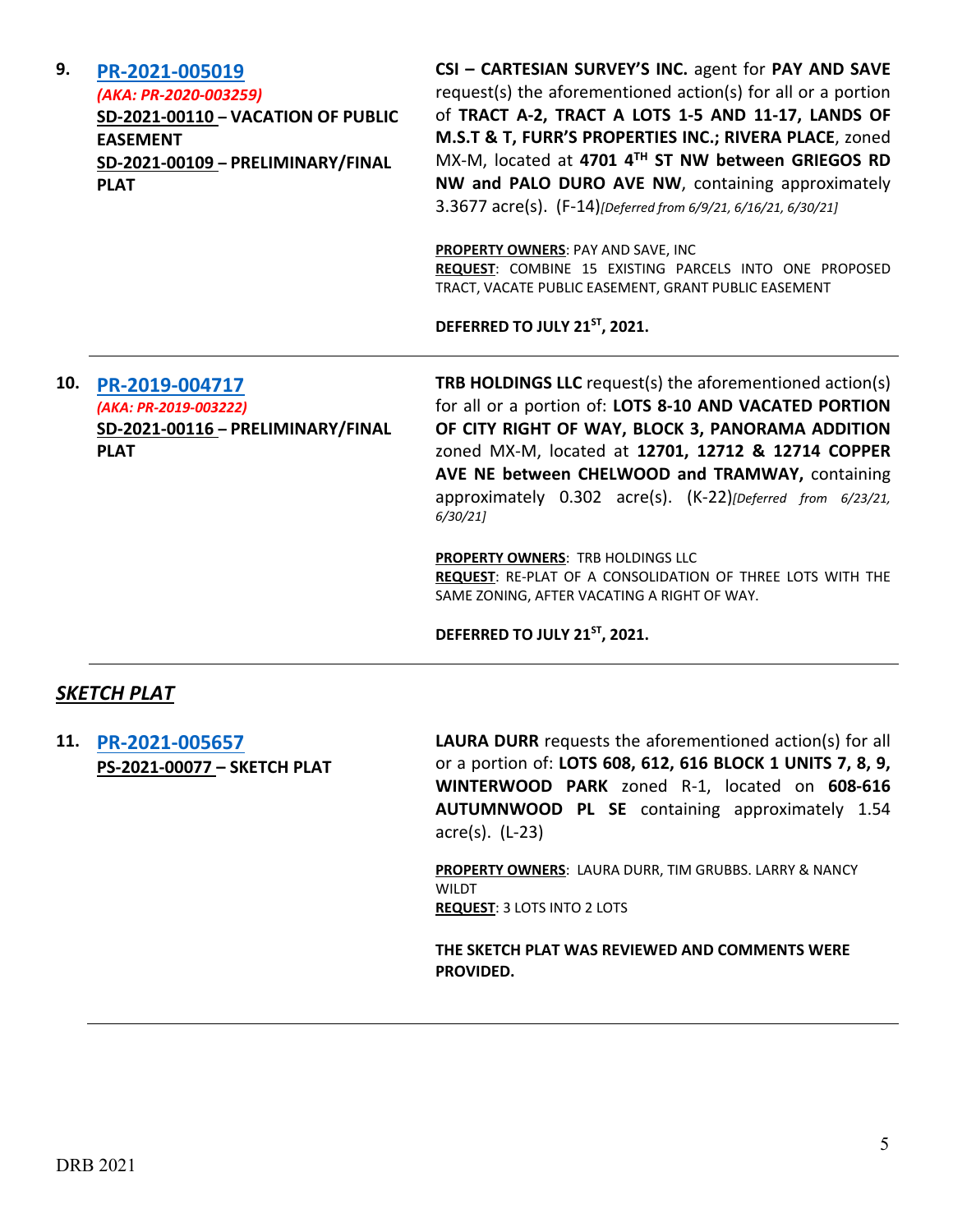| 12. | PR-2020-003309<br>PS-2021-00078 - SKETCH PLAT | LEONARD R. AND DEBORAH M. GARCIA requests the<br>aforementioned action(s) for all or a portion of LOT 11-C<br>BLOCK 1, SLOANS ACRES zoned R-D, located at 4224<br><b>ESTANCIA DR NW between EVERITT and MILNE containing</b><br>approximately 0.5 acre(s). (F-11)                                                                                       |
|-----|-----------------------------------------------|---------------------------------------------------------------------------------------------------------------------------------------------------------------------------------------------------------------------------------------------------------------------------------------------------------------------------------------------------------|
|     |                                               | PROPERTY OWNERS: LEONARD R. AND DEBORAH M. GARCIA<br>REQUEST: SKETCH PLAT FOR VACATION OF 10 FOOT DIAGONAL, PUBLIC<br>EASEMENT USED BY CENTURY LINK AND PUBLIC SERVICE CO OF NM.<br>EACH OF THE PUBLIC UTILITIES HAVE RELOCATED THEIR POWER LINES<br>TO TEN FOOT EASEMENT ALONG THE NORTH PROPERTY LINE                                                 |
|     |                                               | THE SKETCH PLAT WAS REVIEWED AND COMMENTS WERE<br>PROVIDED.                                                                                                                                                                                                                                                                                             |
| 13. | PR-2021-005711<br>PS-2021-00080 - SKETCH PLAT | TIM SOLINSKI requests the aforementioned action(s) for all<br>or a portion of: LOTS 4, 5, 6 BLOCK 19A, MESA DEL NORTE<br>zoned R-1C, located between MARBLE AVE NE and<br><b>ESPANOLA ST NE</b> containing approximately 0.5044 acre(s).<br>$(J-19)$<br>PROPERTY OWNERS: BERNALILLO COUNTY<br>REQUEST: CONSOLIDATE LOTS 4 THRU 6 INTO ONE LOT, GRANT 10 |
|     |                                               | FOOT PUE ALONG ALL SIDES OF PROPOSED LOTS<br>THE SKETCH PLAT WAS REVIEWED AND COMMENTS WERE<br>PROVIDED.                                                                                                                                                                                                                                                |
| 14. | PR-2020-003400<br>PS-2021-00081 - SKETCH PLAT | ARCH + PLAN LAND USE CONSULTANTS agent for SAMUEL<br>& ARCILIA GARCIA requests the aforementioned action(s)<br>for all or a portion of: LOT 4, DEES ADDITION zoned R-A,<br>located at 4515 SAN ISIDRO NW between AVENIDA CRISTO                                                                                                                         |
|     |                                               | REY and CALLE PEQUENO containing approximately 0.68<br>$\arccos(5)$ . (F-13)                                                                                                                                                                                                                                                                            |
|     |                                               | PROPERTY OWNERS: SAMUEL & ARCILIA GARCIA<br><b>REQUEST: CREATE 2 LOTS FROM ONE EXISTING LOT</b>                                                                                                                                                                                                                                                         |
|     |                                               | THE SKETCH PLAT WAS REVIEWED AND COMMENTS WERE<br>PROVIDED.                                                                                                                                                                                                                                                                                             |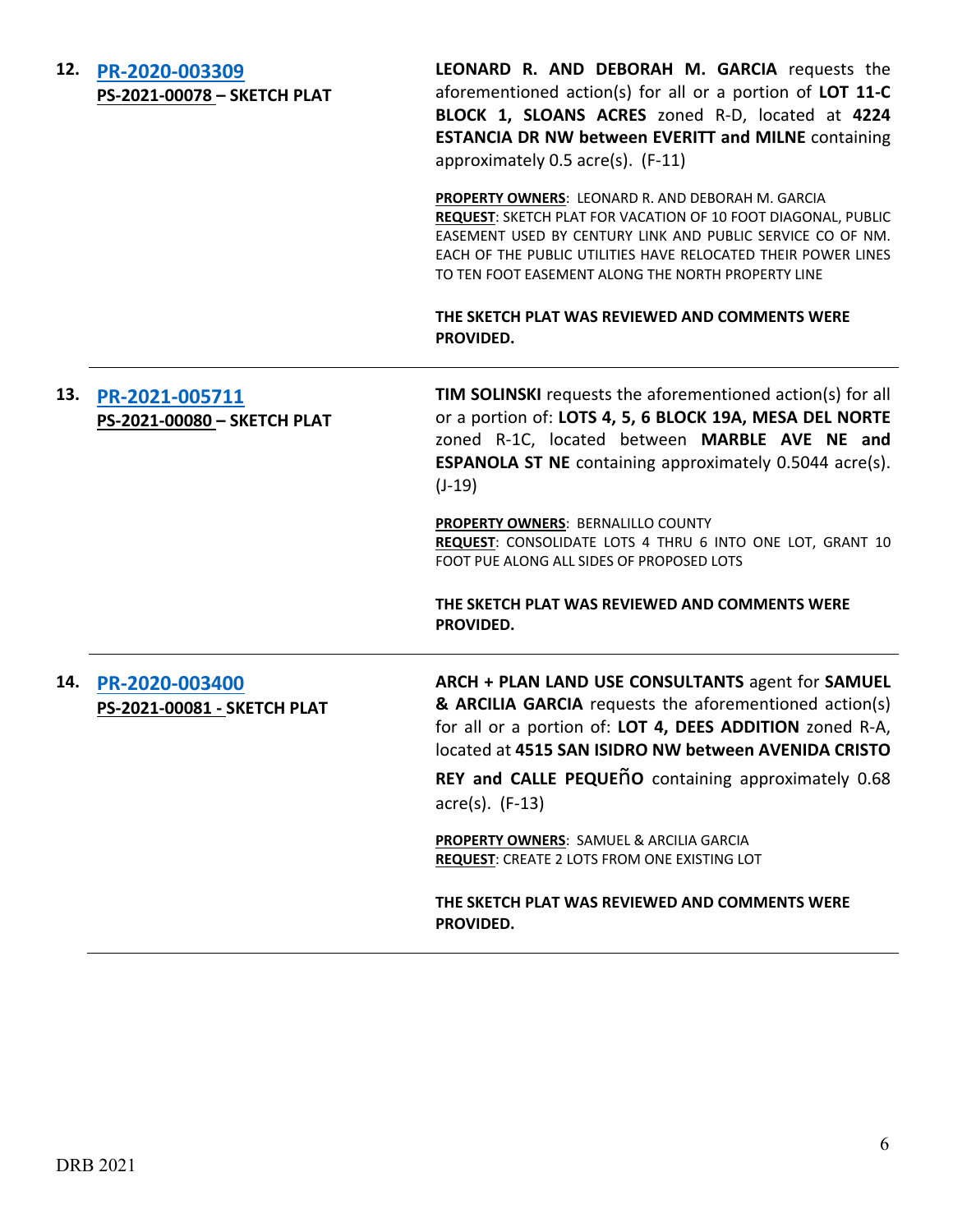#### **15. [PR-2021-005714](http://data.cabq.gov/government/planning/DRB/PR-2021-005714/DRB%20Submittals/PR-2021-005714_JULY_14_2021%20(Sketch)/Application/MONKBRIDGE%20ADDN%20SKETCH%20PLAT.pdf) PS-2021-00082 – SKETCH PLAT**

**ARCH + PLAN LAND USE CONSULTANTS** agent for **MARY ELLEN GONZALES** requests the aforementioned action(s) for all or a portion of: **LOTS 1-2 & 8-13, MONKBRIDGE ADDITION** zoned NR-LM, located at **4000 2ND ST NW between HEADINGLY AV and MESCALERO RD** containing approximately 2.0711 acre(s). (G-14**)**

**PROPERTY OWNERS**: MARY ELLEN GONZALES **REQUEST**: LOT CONSOLIDATION OF 8 LOTS INTO ONE LOT

**THE SKETCH PLAT WAS REVIEWED AND COMMENTS WERE PROVIDED.**

# **16. [PR-2021-005715](http://data.cabq.gov/government/planning/DRB/PR-2021-005715/DRB%20Submittals/PR-2021-005715_JULY_14_2021%20(Sketch)/Application/BUENA%20VISTA%20HEIGHTS%20SKETCH%20PLAT.pdf) PS-2021-00083 – SKETCH PLAT**

**ARCH + PLAN LAND USE CONSULTANTS** agent for **JEFFEREY SIEMBIEDA** requests the aforementioned action(s) for all or a portion of: **LOT 9, BLOCK 2, BUENA VISTA HEIGHTS** zoned MX-M, located at **2132 GOLD AVE SE between YALE BLVD and BUENA VISTA DR** containing approximately 0.16 acre(s). (K-15**)**

**PROPERTY OWNERS**: JEFFEREY SIEMBIEDA **REQUEST**: CREATE 2 LOTS FROM ONE EXISTING LOT

**THE SKETCH PLAT WAS REVIEWED AND COMMENTS WERE PROVIDED.**

# **17. [PR-2021-005716](http://data.cabq.gov/government/planning/DRB/PR-2021-005716/DRB%20Submittals/PR-2021-005716_JULY_14_2021%20(Sketch)/Application/DRB_app_711-7th_St_SW.pdf) PS-2021-00084 – SKETCH PLAT**

**CSI – CARTESIAN SURVEYS, INC.** agent for **ALEX ARGUETA** requests the aforementioned action(s) for all or a portion of: **TRACT 93A3, MRGCD MAP 40** zoned **R-1A**, **located at 711 7TH ST SW between STOVER AVE SW and ATLANTIC SW** containing approximately 0.2585 acre(s). (K-14**)**

**PROPERTY OWNERS**: PAULETTE BACA AND NELSON LUJAN **REQUEST**: SUBDIVIDE ONE TRACT INTO 3 NEW TRACTS

**THE SKETCH PLAT WAS REVIEWED AND COMMENTS WERE PROVIDED.**